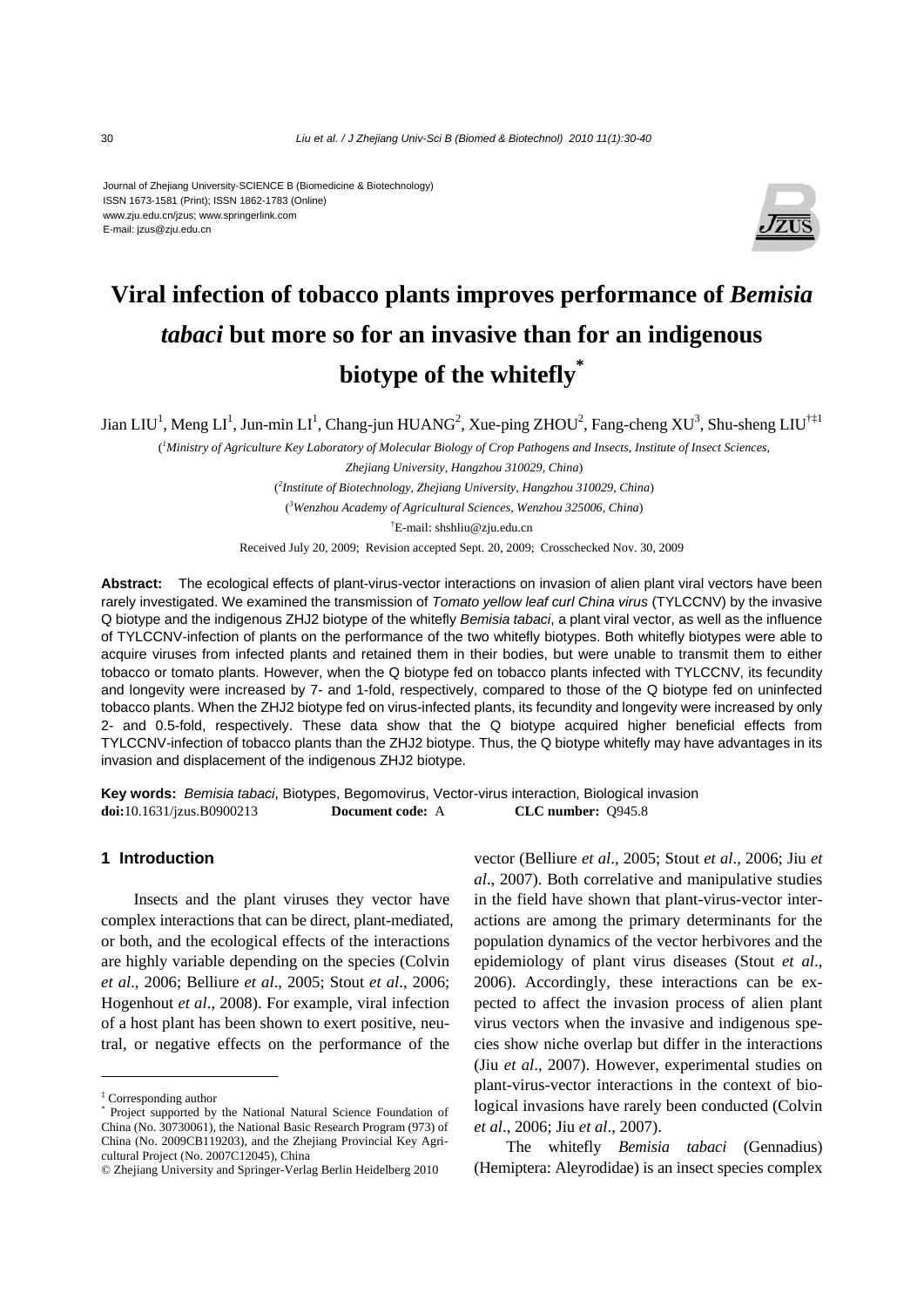including many morphologically indistinguishable but genetically diverse groups (Boykin *et al*., 2007), some of which have been named as "biotypes" (Perring, 2001). Two major recent events associated with *B*. *tabaci* have been the widespread invasion of the B biotype of the whitefly [also known as the silverleaf whitefly *Bemisia argentifolii* (Perring *et al*., 1993)] from its presumed origin in the Mediterranean-Asia Minor region to much of the rest of the world in the past 20–25 years (Brown *et al*., 1995; Boykin *et al*., 2007; Liu S.S. *et al*., 2007), and the rapid, widespread invasion of the Q biotype from its presumed origin in the Mediterranean region to other parts of the world from 2003 to 2008 (Horowitz *et al*., 2003; Chu *et al*., 2006; Ueda and Brown, 2006; Martinez-Carrillo and Brown, 2007; Mckenzie *et al*., 2009). In many regions of the world, epidemics of plant diseases caused by begomoviruses transmitted exclusively by *B*. *tabaci* have been occurring soon after the invasion of the B and Q biotypes of the whitefly (Varma and Malathi, 2003; Seal *et al*., 2006; Hogenhout *et al*., 2008).

In China, at least six genetic groups of *B*. *tabaci* have been recorded in the last 10 years, including the introduced B and Q biotypes and the indigenous ZHJ1, ZHJ2, ZHJ3, and Cv genotypes/biotypes (Luo *et al*., 2002; Qiu *et al*., 2003; Wu *et al*., 2003; Zang *et al*., 2006; Xu, 2009). Crossing experiments conducted between B and Q, B and ZHJ1, B and ZHJ2, and ZHJ1 and ZHJ2 demonstrated that these genotypes/ biotypes are incompatible in reproduction (Zang and Liu, 2007; Luan, 2008; Xu, 2009). Circumstantial evidence and field sampling data indicated that the B biotype entered China in the mid-late 1990s, spread quickly in this country, and by 2005–2006 had become the predominant or the only biotype of *B*. *tabaci*  in many regions of China (Luo *et al*., 2002; Qiu *et al*., 2003; Li and Hu, 2005; Chu *et al*., 2006). The Q biotype was reported for the first time from China in Yunnan Province in 2003 (Chu *et al*., 2005; 2006), and since then it has been reported to occur in high numbers in many areas of the country (Chu *et al*., 2006; 2007; Xu *et al*., 2006; Xu, 2009).

Regular field surveys have shown that the B and Q biotypes have been displacing indigenous biotypes of the whitefly in the process of invasion (Liu S.S. *et al*., 2007; Xu, 2009). During the same period from the late 1990s to present, diseases caused by begomoviruses have been increasing rapidly and epidemics

have been frequently recorded from tobacco, tomato, pumpkin, papaya, and other crops (Zhou *et al*., 2003b; Li *et al*., 2004; Liu Y. *et al*., 2007). One of the major causative agents of virus diseases in tobacco in southwest China is *Tomato yellow leaf curl China virus* (TYLCCNV) (Cui *et al*., 2004; Li *et al*., 2004; Liu Y. *et al*., 2007).

In a recent field sampling, we found that some TYLCCNV-infected tobacco plants were infested by both the B and Q biotypes of *B*. *tabaci*. In a previous study, we showed that both the B biotype and the indigenous ZHJ1 biotype of the whitefly were efficient vectors of TYLCCNV on tobacco, but TYLCCNV-infection of tobacco plants offered significant benefits only to the B biotype (Jiu *et al*., 2006; 2007). In this study, we conducted laboratory experiments to examine the acquisition and transmission of TYLCCNV by the invasive Q biotype and the indigenous ZHJ2 biotype, and to compare the effects of TYLCCNV-infection of tobacco plants on the performance of these two biotypes of the whitefly. Our objectives were to determine whether the two biotypes would interact differently in association with this virus-plant system. We found that the Q biotype was unable to transmit TYLCCNV to tobacco, and the ZHJ2 biotype was also a very poor vector of this virus; however, both biotypes of the whitefly were able to improve their performance on virus-infected tobacco plants but the benefits acquired by the Q biotype were much greater than those by the ZHJ2 biotype. These results were discussed in the context of the complexity of plant-virus-vector interactions and the possible channels from which the invasive Q biotype is able to take advantages in these interactions for its invasion and displacement of indigenous competitors even when it is not a vector of the begomovirus in question.

#### **2 Materials and methods**

#### **2.1 Whiteflies**

Two biotypes of the whitefly species complex were used. The Q biotype (mtCO1 sequence Gen-Bank accession No. DQ473394) was first collected from capsicum *Capsicum annuum* Linn. in Hangzhou [30°18′17″ N, 120°17′46″ E, 10 m above sea level (asl)], China, in October 2006. The ZHJ2 biotype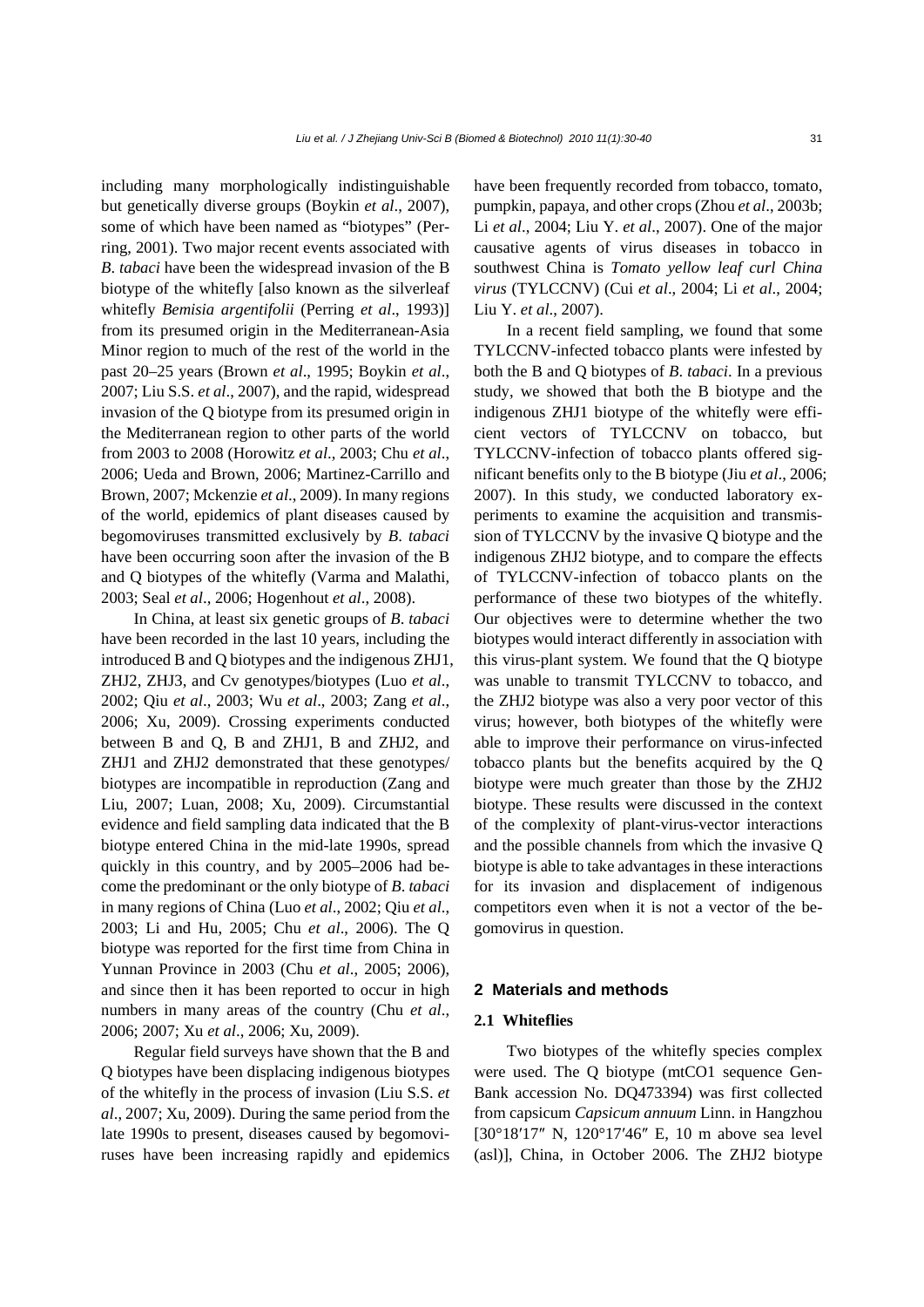(mtCO1 sequence GenBank accession No. AJ867557) was first collected from sweet potato *Dioscorea esculenta* in Jiande (29°19′35″ N, 119°19′41″ E, 99 m asl), China, in September 2004. These two biotypes belong to *B*. *tabaci* (Mediterranean) and *B. tabaci*  (Asia II) genetic groups, respectively (Boykin *et al*., 2007). Cultures of the two biotypes were maintained on cotton *Gossypium hirsutum* L. (cv. Zhemian 1793) plants in whitefly-proof cages in separate climate chambers at  $(26\pm1)$  °C, a photoperiod of 14 h light: 10 h darkness, and  $(65±10)\%$  relative humidity. Every 3–5 generations, random amplified polymorphic DNA-polymerase chain reaction (RAPD-PCR) technique (De Barro and Driver, 1997; Zang *et al*., 2006) was used to monitor the purity of the cultures, and only pure cultures of each of the two biotypes were used for experiments.

#### **2.2 Virus and agroinoculation of plants**

Clones of TYLCCNV with its satellite DNA molecules, also known as DNAβ, constructed previously (Cui *et al*., 2004) were used as inocula. The *Agrobacterium tumefaciens* culture was grown in YEP medium containing kanamycin (50 mg/L) and rifampicin (50 mg/L) at 28 °C, and centrifuged at 200 r/min for 24 h. Then the culture was centrifuged and re-suspended in the mixture containing 10 mmol/L  $MgCl<sub>2</sub>$ , 10 mmol/L MES, and 200 mmol/L acetosyringone, adjusted to the optical density at 600 nm  $(OD<sub>600</sub>)$  of 0.8 to 1.0, and incubated at room temperature for 3 h. For agroinoculation, 0.2 ml of bacterial culture per plant was used for injection, by a 1-ml fine needle, into stem or petioles of tobacco *Nicotiana tabacum* L. cv. NC89 (Zhou *et al*., 2003a; Cui *et al*., 2004). The procedure to inoculate the plants with both TYLCCNV and DNAβ was based on previous observations that DNAβ is required for symptom induction of TYLCCNV in several plants including tobacco and tomato (Cui *et al*., 2004).

#### **2.3 Plants**

Tobacco *N*. *tabacum* L. cv. NC89, tomato *Solanum lycopersicum* Mill. cv. Hezuo903, and cotton (cv. Zhemian 1793) were used. Both tobacco and tomato are host plants of TYLCCNV, while cotton is a non-host of the virus. We cultivated uninfected tobacco, tomato, and cotton plants in a potting mix in 11-cm plastic pots in greenhouse under natural lighting and ambient temperature. To obtain virusinfected tobacco, the plants at 3–4 true-leaf stage were inoculated with TYLCCNV and its DNAβ by agroinoculation as previously described (Zhou *et al*., 2003a; Cui *et al*., 2004). Uninfected and TYLCCNVinfected tobacco plants were cultivated to the 7–8 true-leaf stage when used in the experiments. Virus infection of test plants was judged by the typical symptoms caused by the virus and further confirmed by PCR using the procedure as described below. Cotton plants were also cultivated to the 7–8 true-leaf stage for experiments. All plants were watered every 3–4 d as necessary.

All experiments were conducted in large climatic rooms at  $(26\pm 1)$  °C,  $(65\pm 10)$ % relative humidity, and a photoperiod of 14 h light:10 h darkness. Rearing of whiteflies on plants was conducted in insect-proof cages or leaf clip cages where necessary. The ventilated clip cage was made using the material and method as described in Zang *et al*. (2005). Adult whiteflies were collected and transferred by a mouth aspirator.

#### **2.4 Detection of TYLCCNV DNA**

Nucleic acids from individual whiteflies and plants were extracted using the methods of Luo *et al*. (2002) and Xie *et al*. (2002), respectively. Detection of TYLCCNV and its associated DNAβ in individual whiteflies and plants was conducted using the primers and PCR procedures as described by Qian and Zhou (2005).

#### **2.5 Acquisition of TYLCCNV by Q and ZHJ2 biotypes**

Approximately 300 newly emerged (0–6 h post emergence) adults of the Q biotype or the ZHJ2 biotype were allowed to feed on TYLCCNV-infected tobacco plants with typical symptoms. Ten adults were randomly collected from the leaves of virusinfected plants at each of the 12 designated acquisition access periods (Table 1) and stored at −20 °C. Collections were assayed individually for detection of TYLCCNV DNA by PCR.

#### **2.6 Retention of TYLCCNV by Q and ZHJ2 biotypes**

Approximately 300 viruliferous Q biotype or ZHJ2 biotype whitefly adults were obtained by caging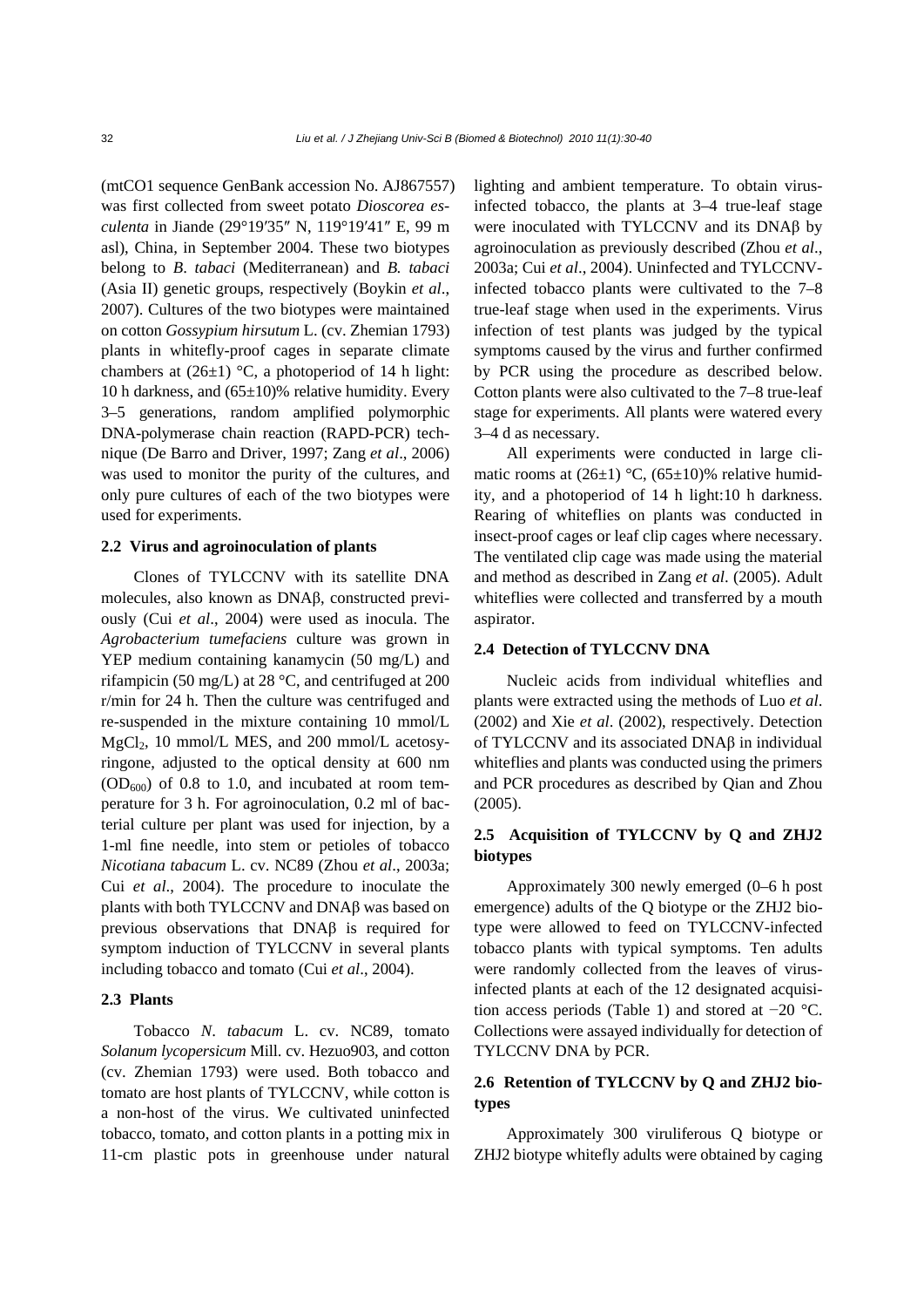newly emerged adults on TYLCCNV-infected tobacco plants for a 48-h acquisition feeding period. Then all the adults of a given biotype were transferred onto cotton plants, a non-host plant of TYLCCNV. Following the initial transfer, 10 live adults were collected randomly from the cotton plants at each of the 10 pre-designated dates, i.e., 0, 0.5, 1, 2, 3, 4, 5, 10, 20, 30 and 40 d, respectively, until all the adults had died, and during this period 10 dead individuals were also collected following their natural death. During the experiments, the adults remaining on the plants were transferred onto new cotton plants every 14 d to avoid new adults in the offspring emerging on the same plants. The insects collected were kept at −20 °C and subsequently assayed individually for detection of TYLCCNV DNA by PCR.

## **2.7 Transmission of TYLCCNV by Q and ZHJ2 biotypes**

Viruliferous adults of the Q or ZHJ2 biotype whitefly were obtained by caging newly emerged adults on TYLCCNV-infected tobacco plants for a 48-h acquisition feeding period. The viruliferous adults were then collected and inoculated onto the top 2nd leaf of an uninfected tomato or tobacco plant (at the 3 true-leaf stage) in groups of 1, 5 or 10 for a 48-h period of inoculation feeding. The plants were then sprayed with acetamiprid [20% (w/v) soluble powder (SP), Kesheng Biochemicals Ltd., Nanjing, China] at a concentration of 20 mg/L to kill all the whiteflies and then kept in insect-proof cages for symptom development. Twenty plants were used for each of the six treatments of three levels of adult density for each of the two whitefly biotypes (Table 2). Virus infection of the plants was determined by both observation of TYLCCNV symptoms and detection of TYLCCNV DNA by PCR.

# **2.8 Fecundity and longevity of non-viruliferous adult whiteflies on virus-infected or uninfected plants**

To compare the fecundity and longevity, initially non-viruliferous Q biotype and ZHJ2 biotype whiteflies completed development of immature stages on cotton, a non-host plant of the virus, and then were transferred to TYLCCNV-infected or uninfected tobacco plants. The experiments included two whitefly biotypes and two types of plants, making up four treatments (Table 3). In each of the four treatments, there were 33–39 replicates. In each of the replicates, one newly emerged female and one male adult whiteflies from the culture on cotton plants were placed on the lower surface of a plant leaf (the 4th to 6th from the top) enclosed in a clip cage. Every 7 d, the number of eggs laid by the female adult on the leaves was counted under a stereoscopic microscope, and the adults were transferred to new leaves, until deaths of the females. The survival of the female in each replicate was recorded daily to calculate longevity.

To analyze the performance of the two biotypes of whiteflies on the two types of tobacco plants, a two-factor analysis of variance (ANOVA) was performed. The factors included whitefly biotype (two levels) and plant status (two levels). The two response variables of fecundity and longevity were analyzed individually (Table 3). When an overall ANOVA indicated significant effects of the factors or their interactions at  $P<0.05$ , the means were compared by Fisher protected least significance difference (LSD) test. All statistical analyses in this paper were performed using the statistical software, STATISTICA version 6 (StatSoft Inc., 2003).

#### **2.9 Life-history parameters of whiteflies on virusinfected and uninfected tobacco plants**

Similar to above experiments, four treatments, composed of two whitefly biotypes and two types of plants, were conducted, with 10 replicates in each treatment. In each replicate of a treatment, approximately 20 adult whiteflies (10 females and 10 males, aged 7 d post emergence) were collected from the culture on cotton and transferred to a leaf (enclosed in a clip cage) of a tobacco plant. They were allowed to oviposit on the lower surface of the leaves for 24 h and then removed. From the 16th day onwards, newly emerged adults were collected and recorded twice daily (at 10:00 and 15:00) until all pupae had developed into adults or died. When all adults in each of the replicates had emerged, the leaf was examined under a stereomicroscope to count the numbers of dead eggs, nymphs, and pupae. From these recordings the percentage survival and development time from egg to adulthood were calculated.

Upon emergence of the adults, pairs of newly emerged adults in each treatment, one male and one female in each pair, were collected and transferred to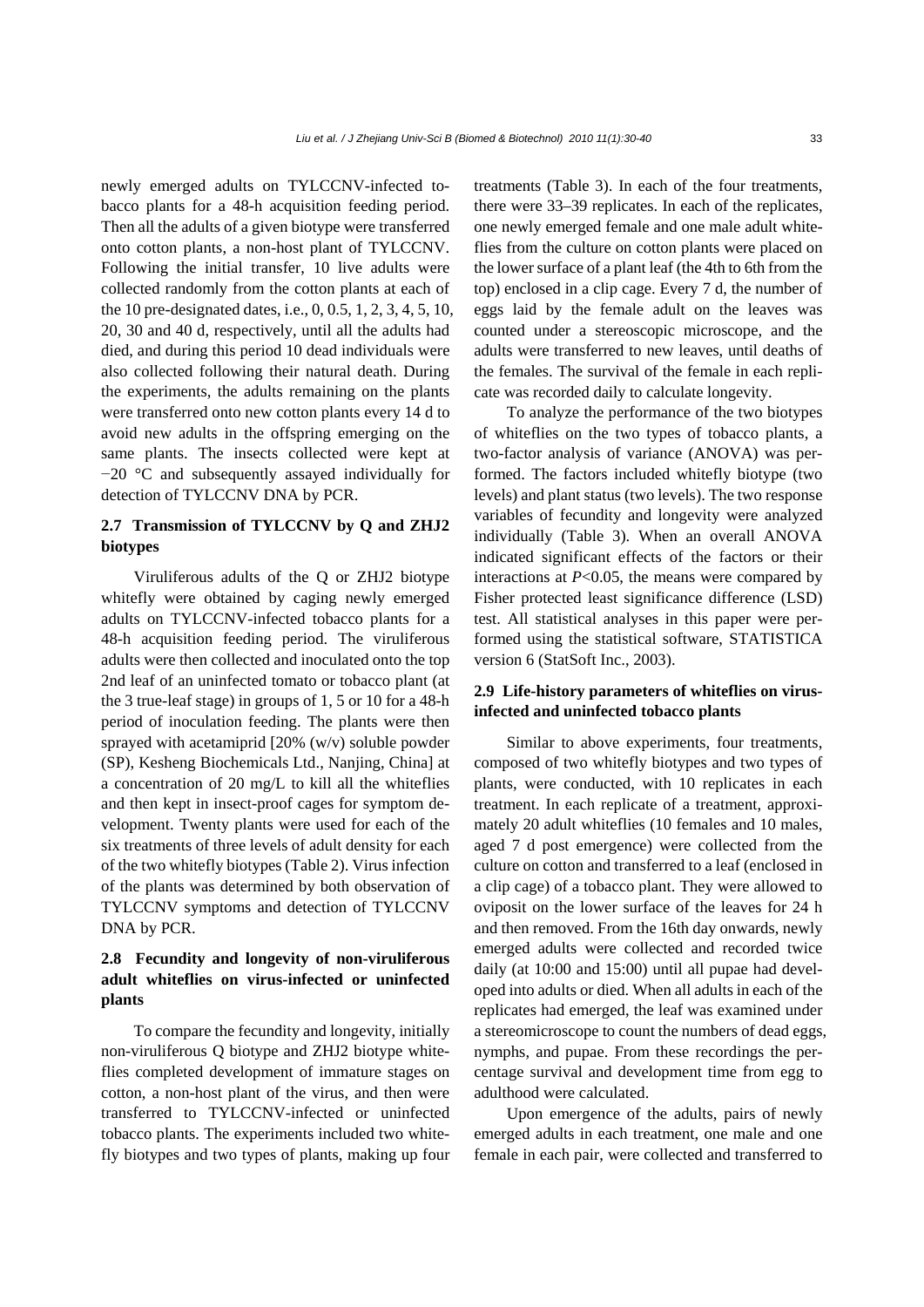clip cages attached to the leaves (the 3rd to 6th leaves from the top) of the same type of plant. For the 2 Q biotype treatments, 20 replicates each were examined, while for the 2 ZHJ2 biotype treatments a lower number of replicates were examined due to low survival rates on tobacco (Table 4). Every 7 d, the number of eggs on the leaves was counted under a stereomicroscope, and the adults were transferred to new leaves, until the females died. The survival of the female in each replicate was recorded daily to calculate longevity.

For analysis of percentage survival, fecundity, and longevity for the two whitefly biotypes on the two types of plants, a two-factor ANOVA was conducted as described above. The data of percentage survival in each of the replicates in the four treatments were transformed by arcsine square root before ANOVA. The ANOVA on development time was based on mean values calculated from each individual that developed into adulthood in each of the four treatments.

## **2.10 Population increase of Q biotype whitefly on virus-infected and uninfected tobacco plants**

Population increases of the Q biotype on virusinfected and uninfected tobacco plants, with 10 replicates each, were determined. For each replicate, 5 newly emerged female adult whiteflies and 5 male adult whiteflies were collected from the culture on cotton and released to a virus-infected or uninfected tobacco plant in a ventilated cage  $(55 \text{ cm} \times 55 \text{ cm} \times$ 55 cm). On the 28th day after inoculation, 5 replicates of each treatment were sampled to count the numbers of pupae and adults. The remaining 5 replicates in each treatment were sampled on the 56th day.

For each of the two sampling dates, mean numbers of whiteflies on the two types of plants were analyzed using one-way ANOVA. Ln(number+1) was preformed to transform the numbers of pupae and adults on each plant used for ANOVA.

## **2.11 Effect of virus acquisition on the fecundity of Q and ZHJ2 biotypes**

To test whether TYLCCNV would directly influence the fecundity of Q and ZHJ2 biotypes, the number of eggs laid on the first 10 d was counted. Viruliferous Q and ZHJ2 biotype whiteflies were acquired by caging newly emerged adults that had completed development of immature stages on cotton and fed on TYLCCNV-infected tobacco plants for 48 h. Non-viruliferous Q and ZHJ2 biotype whiteflies were collected by caging newly emerged adults on healthy tobacco plants and fed for 48 h. In each replicate, a female adult and a male adult were then transferred onto a cotton plant and caged on a leaf in a clip-cage to feed for 10 d, and the number of eggs laid during this period (including those that had hatched) was counted under a stereoscopic microscope at the end of the 10 d.

For analysis of the numbers of eggs laid by non-viruliferous and viruliferous adults of each of the two whitefly biotypes on cotton plants, we conducted a two-factor ANOVA as described above. The factors included whitefly biotype (two levels) and whitefly status of virus-infection (two levels).

#### **3 Results**

## **3.1 Acquisition of TYLCCNV by Q and ZHJ2 biotypes**

The whiteflies collected after various access periods were assessed for the presence of viral DNA by PCR (Table 1). The percentage of Q biotype adults with detectable TYLCCNV DNA increased with the

**Table 1 Length of access period on TYLCCNVinfected tobacco plants by two biotypes of** *Bemisia tabaci* **adults and the percentages of adults with TYLCCNV DNA as detected by PCR** 

| Duration of    | Adults with TYLCCNV DNA (%) <sup>a</sup> |              |  |  |
|----------------|------------------------------------------|--------------|--|--|
| feeding (h)    | Q biotype                                | ZHJ2 biotype |  |  |
| 0              | 0                                        | 0            |  |  |
| 0.25           | 0                                        | 0            |  |  |
| 0.5            | 0                                        | 0            |  |  |
| 1              | 10                                       | 0            |  |  |
| 1.5            | 10                                       | 0            |  |  |
| 2              | 20                                       | 30           |  |  |
| 3              | 30                                       | 40           |  |  |
| $\overline{4}$ | 10                                       | 40           |  |  |
| 6              | 40                                       | 40           |  |  |
| 8              | 45                                       | 60           |  |  |
| 10             | 90                                       | 60           |  |  |
| 12             | 80                                       | 40           |  |  |
| 24             | 100                                      | 70           |  |  |
| 48             | 100                                      | 100          |  |  |
| 72             | 100                                      | 100          |  |  |

<sup>a</sup> Ten adults of each biotype were examined at each duration of feeding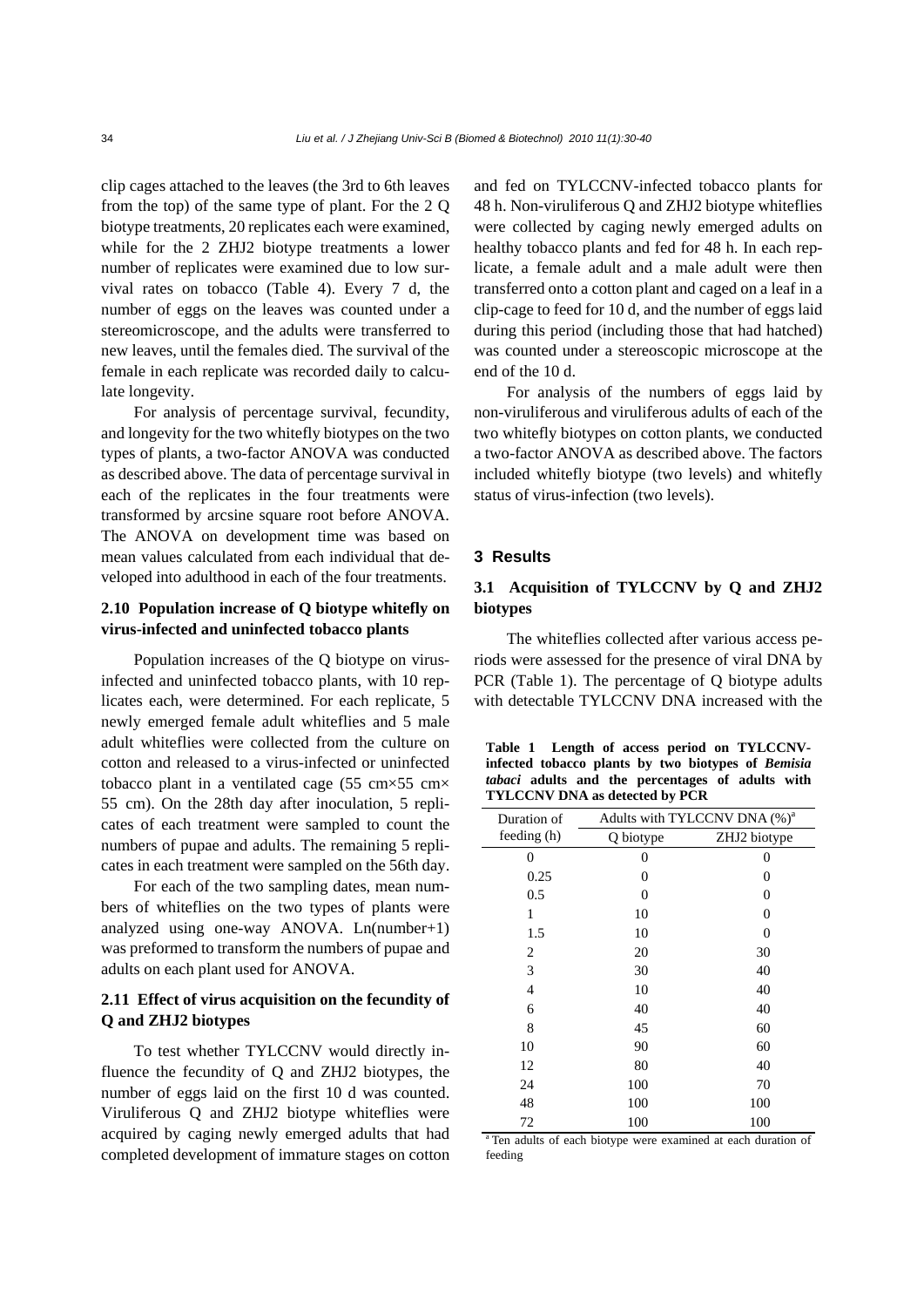length of access period and reached 100% after a 24-h access period and thereafter consistently remained 100% (Table 1). For the ZHJ2 biotype, the percentage of adults with detectable TYLCCNV DNA also increased with the length of access period and reached 100% after a 48-h access period and thereafter consistently remained 100% (Table 1).

## **3.2 Retention of TYLCCNV in Q and ZHJ2 biotypes**

For both Q and ZHJ2 biotypes, all adults after each of the durations of feeding on cotton plants (from  $0$  to  $40$  d for  $Q$ ; from  $0$  to  $30$  d for ZHJ2) were found to be associated with TYLCCNV. The adults after their natural death were also detected to have the viral DNA. Thus, once the adults had acquired TYLCCNV, the viral DNA was always detected in all of them no matter how long the adults had fed on cotton plants.

## **3.3 Transmission of TYLCCNV by Q and ZHJ2 biotypes**

None of the tomato or tobacco plants showed TYLCCNV symptoms 30 d post inoculation by the viruliferous Q biotype adults. For the 60 tomato plants and 60 tobacco plants inoculated by the ZHJ2 biotype, only 1 tobacco plant inoculated with 5 adults showed TYLCCNV symptoms (Table 2). These observations on virus infection of the plants were confirmed by PCR for TYLCCNV DNA.

**Table 2 Transmission of TYLCCNV by the Q and ZHJ2 biotypes of** *Bemisia tabaci* **after a 48-h acquisition access period on TYLCCNV-infected tobacco plants and then a 48-h inoculation access period on healthy tomato or tobacco plants as a function of the number of vectors per plant** 

| <b>Biotype</b> | Number of<br>insects per | Transmission of TYLCCNV<br>expressed as percentage of<br>plants that became infected <sup>a</sup> |         |  |
|----------------|--------------------------|---------------------------------------------------------------------------------------------------|---------|--|
|                | plant                    | Tomato                                                                                            | Tobacco |  |
|                |                          |                                                                                                   |         |  |
|                | 5                        |                                                                                                   |         |  |
|                | 10                       |                                                                                                   |         |  |
| ZHJ2           |                          |                                                                                                   |         |  |
|                | 5                        |                                                                                                   | 5       |  |
|                | 10                       |                                                                                                   |         |  |
|                |                          |                                                                                                   |         |  |

<sup>a</sup> Twenty plants were tested in each of 12 treatments

# **3.4 Fecundity and longevity of non-viruliferous adult whiteflies on virus-infected or uninfected plants**

Both biotype and plant status had a significant effect on fecundity and longevity of the whitefly, while biotype×status interaction had a significant effect on longevity, but not on fecundity (Table 3). When the Q biotype adults, which had developed on cotton from egg into adulthood, were transferred to TYLCCNV-infected tobacco plants, they had a higher level of fecundity and lived longer than they fed on uninfected plants. The fecundity and longevity of the ZHJ2 biotype on TYLCCNV-infected plants were also increased but the increases were not significant. On either uninfected or virus-infected plants, the Q biotype had much higher fecundity and longer longevity than the ZHJ2 biotype (Table 3).

**Table 3 Fecundity and longevity of two biotypes of non-viruliferous** *Bemisia tabaci* **that developed on cotton from egg to adulthood and were transferred upon emergence onto uninfected or virus-infected tobacco plants** 

| <b>Biotype</b> | Status of<br>host plants    | n  | Mean $(\pm SE)$<br>number of eggs<br>per female <sup>a</sup> | Mean $(\pm SE)$<br>longevity<br>$(d)^b$ |
|----------------|-----------------------------|----|--------------------------------------------------------------|-----------------------------------------|
| Ő              | Uninfected                  | 38 | $83.9 + 15.3$ b                                              | $16.6 + 2.0 h$                          |
|                | <b>TYLCCNV</b><br>-infected | 33 | $144.8 + 19.6$ a                                             | $31.0 + 2.6$ a                          |
| ZHJ2           | Uninfected                  | 39 | $10.3 \pm 3.0 \text{ c}$                                     | $4.9+1.0c$                              |
|                | <b>TYLCCNV</b><br>-infected | 38 | $23.3 + 5.4c$                                                | $9.2 + 2.0c$                            |

<sup>a</sup> Two-factor ANOVA:  $F_{\text{biotype}}$ =64.0,  $df$ =1, 144,  $P$ <0.001;  $F_{\text{status}}$ =9.2, *df*=1, 144, *P*<0.05;  $F_{\text{biotype} \times \text{status}}$ =3.9, *df*=1, 144, *P*>0.05; <sup>b</sup> Two-factor ANOVA: *F*biotype=74.2, *df*=1, 144, *P*<0.001; *F*status=23.1, *df*=1, 144, *P*<0.001;  $F_{\text{biotypexstatus}}=6.7$ , *df*=1, 144, *P*<0.05. Means in the same column followed by the same letter do not differ significantly at *P*<0.05 level

## **3.5 Life-history parameters of whiteflies on virusinfected or uninfected tobacco plants**

Survival in immature stages was significantly affected by whitefly biotype, but not by plant status or by biotype×status interaction, while development time from egg to adulthood and the number of eggs laid were significantly affected by both whitefly biotype and plant status as well as biotype×status interaction (Table 4). Longevity was also significantly affected by both whitefly biotype and plant status but not by the biotype×status interaction (Table 4). On both types of plants, the Q biotype had a much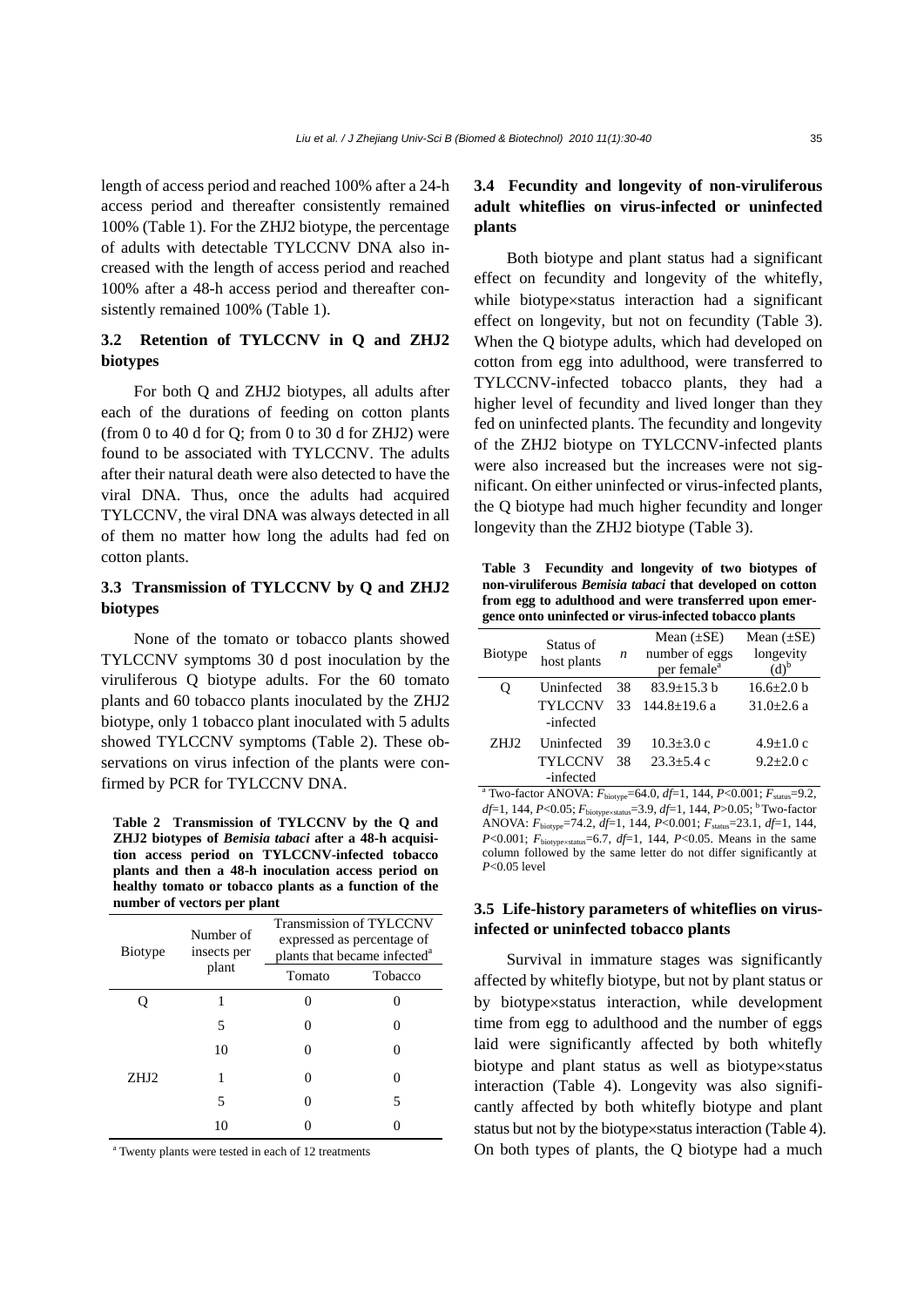higher survival for the immature stages and shorter development time than the ZHJ2 biotype. For each biotype, survival of whiteflies on TYLCCNVinfected plants was somewhat lower and development time was longer than that on uninfected plants. For the Q biotype, on virus-infected plants the mean number of eggs laid was 8 times and the longevity was twice that of uninfected plants. In contrast, fecundity and longevity of the ZHJ2 biotype on virus-infected plants did not increase significantly compared to those on uninfected plants (Table 4).

## **3.6 Population increase of Q biotype whiteflies on virus-infected or uninfected tobacco plants**

Plants were grown to bear 9–10 leaves on the

28th day and to bear 12–13 leaves on the 56th day after the initiation of the whitefly cohorts. The population of the Q biotype reared on TYLCCNV-infected tobacco plants increased more rapidly than that reared on uninfected plants. By the 56th day, the mean numbers of pupae and adults on TYLCCNV-infected plants were 2.1 and 5.1 times higher than those on uninfected plants, respectively (Fig. 1).

## **3.7 Effect of virus acquisition on the fecundity of Q and ZHJ2 biotypes**

The mean numbers of eggs laid in the first 10 d by the Q and ZHJ2 biotype whiteflies were not affected by biotype or virus-infection status of the whitefly (Table 5).



**Fig. 1 Mean (±SE) numbers of pupae (a) and adults (b) per plant at two sampling dates (the 28th and 56th days) of two cohorts of the Q biotype** *Bemisia tabaci* **that were initiated on uninfected and TYLCCNV-infected tobacco plants** 

Factorial ANOVA statistics for analyzing ln(number+1) of whiteflies between uninfected and TYLCCNV-infected tobacco plants: number of pupae on the 28th day,  $F_{1,8}=0.1$ ,  $P>0.05$ ; number of adults on the 28th day,  $F_{1,8}=1.0$ ,  $P>0.05$ ; number of pupae on the 56th day,  $F_{1,8}=13.4$ ,  $P<0.05$ 

|  | Table 4 Performance of two biotypes of Bemisia tabaci on uninfected or virus-infected tobacco plants |  |  |  |  |  |  |  |
|--|------------------------------------------------------------------------------------------------------|--|--|--|--|--|--|--|
|--|------------------------------------------------------------------------------------------------------|--|--|--|--|--|--|--|

|                                                                                                                                                       |                  | Immature stage                       |                                               |                  |                                                       | Adult stage                            |                  |  |
|-------------------------------------------------------------------------------------------------------------------------------------------------------|------------------|--------------------------------------|-----------------------------------------------|------------------|-------------------------------------------------------|----------------------------------------|------------------|--|
| Status of host plants<br>Biotype                                                                                                                      | $n^{\rm a}$      | Mean $(\pm SE)$<br>survival $(\%)^c$ | Mean $(\pm SE)$ devel-<br>opment time $(d)^d$ | $n^{\rm b}$      | Mean $(\pm SE)$ egg<br>number per female <sup>e</sup> | Mean $(\pm SE)$<br>longevity $(d)^{r}$ |                  |  |
| Q                                                                                                                                                     | Uninfected       | 10(526)                              | $90.8 \pm 1.5$ a                              | $18.4 \pm 0.1 d$ | 20                                                    | $24.8 + 6.8 h$                         | $15.9 + 2.9$ b   |  |
|                                                                                                                                                       | TYLCCNV-infected | 10(462)                              | $83.0 \pm 3.5 b$                              | $19.4+0.1 c$     | 20                                                    | $192.9 + 19.3$ a                       | $32.9 + 2.8$ a   |  |
| ZHJ <sub>2</sub>                                                                                                                                      | Uninfected       | 12(763)                              | $8.1 \pm 2.5$ c                               | $22.8+0.2 h$     | 13                                                    | $10.8 + 4.9$ b                         | $8.3 + 2.5$ b    |  |
|                                                                                                                                                       | TYLCCNV-infected | 10(533)                              | $5.4 \pm 1.7$ c                               | $25.1 + 0.2 a$   | 18                                                    | $43.9+9.7 h$                           | $13.9 \pm 2.8 b$ |  |
| <sup>a</sup> Number of replicates. The number of eggs in each replicate varied from 13 to 109 and the figures shown in parentheses indicate the total |                  |                                      |                                               |                  |                                                       |                                        |                  |  |

number of eggs at the beginning of each of the treatments; <sup>b</sup> Number of female adults in each of the treatments; <sup>c</sup> Two-factor ANOVA:  $F_{\text{biotype}} =$ 434.8, *df*=1, 38, *P*<0.001; *F*status=2.4, *df*=1, 38, *P*>0.05; *F*biotype<sup>×</sup>status=0.4, *df*=1, 38, *P*>0.05; <sup>d</sup> Two-factor ANOVA: *F*biotype=851.4, *df*=1, 983, *P*<0.001; *F*status=89.1, *df*=1, 983, *P*<0.001; *F*biotype<sup>×</sup>status=15.7, *df*=1, 983, *P*<0.001; <sup>e</sup> Two-factor ANOVA: *F*biotype=39.9, *df*=1, 67, *P*<0.001; *F*status=60.9, *df*=1, 67, *P*<0.001; *F*biotype<sup>×</sup>status=27.4, *df*=1, 67, *P*<0.001; f Two-factor ANOVA: *F*biotype=21.3, *df*=1, 67, *P*<0.001; *F*status=15.4, *df*=1, 67, *P*<0.05;  $\vec{F}_{\text{biotrossatus}}=3.9$ , *df*=1, 67, *P*>0.05. Means in the same column followed by the same letter do not differ significantly at *P*<0.05 level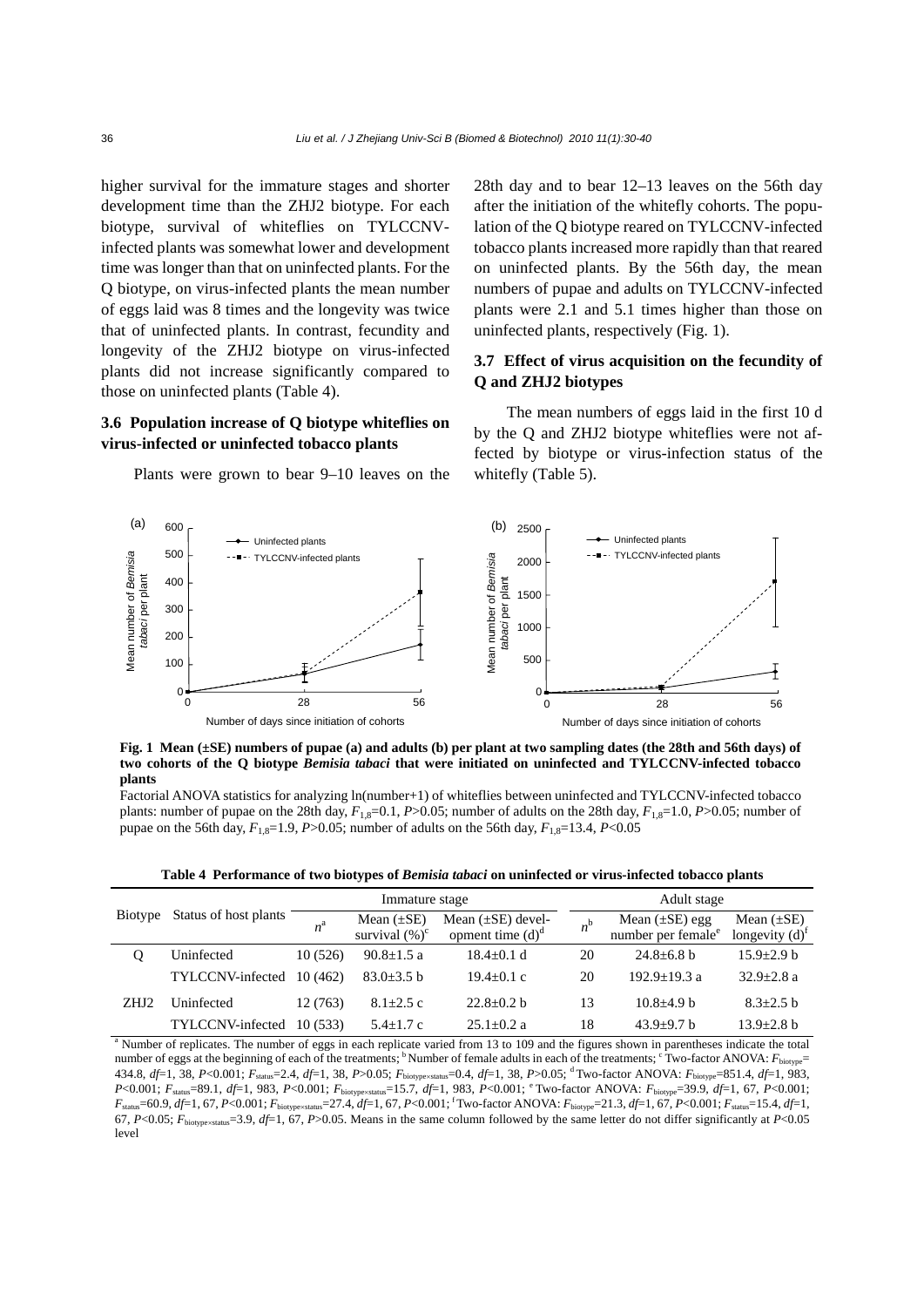**Table 5 Fecundity of non-viruliferous and viruliferous females of two biotypes of** *Bemisia tabaci* **on cotton plants** 

| <b>Biotype</b>                                                                                                 | Status of whitefly | n  | Mean $(\pm SE)$ number of<br>eggs per female during<br>the first $10 da$ |  |
|----------------------------------------------------------------------------------------------------------------|--------------------|----|--------------------------------------------------------------------------|--|
| O                                                                                                              | Non-viruliferous   | 25 | $40.0 \pm 3.9$                                                           |  |
|                                                                                                                | Viruliferous       | 22 | $45.3 + 4.1$                                                             |  |
| ZHI <sub>2</sub>                                                                                               | Non-viruliferous   | 26 | $28.7 + 4.3$                                                             |  |
|                                                                                                                | Viruliferous       | 30 | $39.2 + 5.5$                                                             |  |
| <sup>a</sup> Two-factor ANOVA: $F_{\text{biotype}} = 3.4$ , $df = 1$ , 99, P>0.05; $F_{\text{status}} = 2.8$ , |                    |    |                                                                          |  |

*df*=1, 99, *P*>0.05; *F*biotype×status=0.3, *df*=1, 99, *P*>0.05

#### **4 Discussion**

Both the Q and ZHJ2 biotypes of *B*. *tabaci* were able to efficiently acquire TYLCCNV from infected plants and retain the virus in their bodies for a long period of time (Table 1), but the Q biotype was not able to transmit the virus, and the ZHJ2 biotype was barely able to transmit the virus (Table 2). However, both biotypes of the whitefly were able to improve their performance on TYLCCNV-infected tobacco plants but the benefits acquired by the Q biotype were much greater than those by the ZHJ2 biotype (Tables 3 and 4; Fig. 1). These benefits may be acquired through indirect interactions with TYLCCNV via the tobacco plants, since TYLCCNV-infection of the whiteflies did not affect their fecundity (Table 5). These results present an example of the complexity that may exist in plant-virus-vector interactions and suggest that an invasive insect vector may be able to benefit from virus-infection of the host plant even when it is not a vector of the virus.

Plant-virus-vector interactions, like plantpathogen-insect interactions in general, show a high degree of variability (Stout *et al*., 2006). Reviews on case studies demonstrate that virus infection of host plants may have positive, neutral, or negative effects on the vector (Belliure *et al*., 2005; Stout *et al*., 2006; Jiu *et al*., 2007). Effort to investigate the factors responsible for the variability has been increasing, but so far no clear patterns have emerged. For example, Castle and Berger (1993) investigated the performance of the aphid *Myzus persicae* on potato plants infected with three types of viruses and found that the positive effects acquired by the aphid through feeding on virus-infected plants decreased with a decrease in

the dependence of the virus on the aphid for transmission. However, Hodge and Powell (2008) did a similar investigation with the pea aphid *Acyrthosiphon pisum*, tic beans, and three types of viruses, and found that the performance of the aphid on virusinfected plants was not related to the dependence of the virus on the aphid for transmission. It is interesting to note that in the study by Castle and Berger (1993) the aphid acquired some benefits from the infection of the host plant even when the virus was not aphid-transmitted, an observation similar to those found in this study for the Q and ZHJ2 biotypes of whiteflies feeding on TYLCCNV-infected tobacco plants. These interactions between insects and the viruses that they do not vector may not be uncommon in view of the many studies on herbivores and phytopathogenic fungi, in which the pathogens have little or no dependence on the herbivores for infection, but fungus-infection of plants can improve the plant's suitability for the herbivores (Rostás *et al*., 2003; Stout *et al*., 2006).

Our results show that both the Q and ZHJ2 biotypes of *B*. *tabaci* were able to acquire TYLCCNV from infected tobacco plants and retain the virus in their bodies for the entire adult life, but were unable to transmit the virus to either tobacco or tomato (Table 2). The coat protein (CP) is the only begomoviral gene product that directly interacts with whitefly factors during the circulative transmission of the virus (Czosnek *et al*., 2002), and the GroEL homologue is necessary for the survival of begomoviruses in their insect vector (Morin *et al*., 1999). Changes of amino acid in the CP would result in efficient whitefly transmission of a non-transmissible geminivirus isolate (Wu *et al*., 1996; Höfer *et al*., 1997; Höhnle *et al*., 2001). Although the GroEL-CP interaction in the haemolymph is a necessary condition for circulative transmission, the non-transmissibility of *Abutilon mosaic virus* (AbMV) is not the result of a lack of binding to GroEL in the *B*. *tabaci* haemolymph, but is most likely associated with an inability to cross the gut wall into the haemolymph (Morin *et al*., 2000). The greenhouse whitefly *Trialeurodes vaporariorum* is capable of ingesting, but does not transmit begomoviruses, and for this whitefly-virus combination at least one barrier to transmission has been shown to occur at the gut-haemocoel interface (Czosnek *et al*., 2002). The mechanisms responsible for the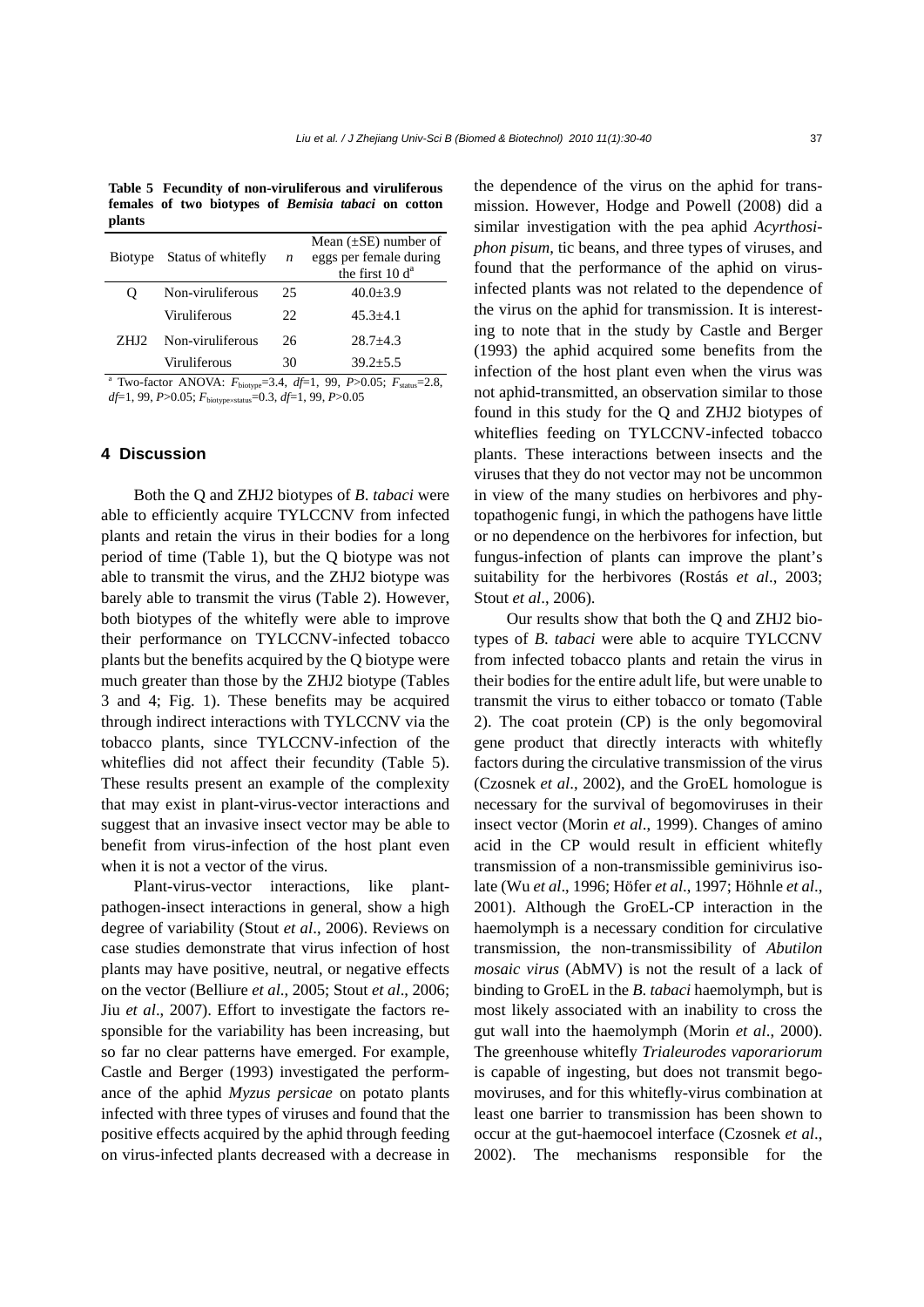non-transmissibility of the Q and ZHJ2 biotypes of *B*. *tabaci* for TYLCCNV remain unclear.

Extensive field surveys of *B. tabaci* in Zhejiang, China, from 2004 to 2008 revealed rapid temporal changes of distribution of five genotypes/biotypes, i.e., B, Q, ZHJ1, ZHJ2, and ZHJ3 (Liu S.S. *et al*., 2007; Xu, 2009). The data of the field surveys indicate that the B biotype entered Zhejiang before 2003 and was spreading rapidly in the east region of Zhejiang and displacing the indigenous ZHJ1 and ZHJ3 biotypes. By 2006, they had become the predominant or the only biotype in many localities (Liu S.S. *et al*., 2007; Xu, 2009). The Q biotype entered Zhejiang in 2005, spread very rapidly thereafter, and has been displacing the B biotype in many localities of Zhejiang (Xu *et al*., 2006; Xu, 2009). However, by the end of 2008 the indigenous ZHJ2 still remained the predominant biotype in the west, more remote areas of Zhejiang (Xu, 2009). The B and Q biotypes are likely to continue their spread towards the west region of Zhejiang and have intensively competitive interactions with ZHJ2. Reports from the literature and GenBank indicate that ZHJ2 is indigenous to a wide geographic range in Asia. The ZHJ2 biotype from China, the K biotype from Pakistan, the P biotype from Nepal, and the UNK from India, Bangladesh and Italy show over 99% identity in CO1 sequence, demonstrating that they are of the same genetic group (Frohlich *et al*., 1999; De Barro *et al*., 2000; Kirk *et al*., 2000; Zang *et al*., 2006; Boykin *et al*., 2007). With the expected further spread of the B and Q biotypes in Asia in the years to come, these two invasive biotypes are likely to have competitive interactions with ZHJ2 in many areas of this geographic region. Because the B biotype is an efficient vector for TYLCCNV (Jiu *et al*., 2006), it can transmit the virus in the field and cause disease epidemics (Cui *et al*., 2004; Li *et al*., 2004; Jiu *et al*., 2007; Liu Y. *et al*., 2007). When the spread of the B and Q biotypes occurs with concurrent epidemics of plant diseases caused by TYLCCNV, the different indirect interactions with the virus between the Q and ZHJ2 biotypes, as revealed by this study, may offer advantage to the Q biotype in its competitive displacement of ZHJ2.

#### **References**

Belliure, B., Janssen, A., Maris, P.C., Peters, D., Sabelis, M.W., 2005. Herbivore arthropods benefit from vectoring plant viruses. *Ecol. Lett.*, **8**(1):70-79. [doi:10.1111/j.1461-0248.

2004.00699.x]

- Boykin, L.M., Shatters, R.G., Rosell, R.C., McKenzie, C.L., Bagnall, R.A., De Barro, P.J., Frohlich, D.R., 2007. Global relationships of *Bemisia tabaci* (Hemiptera: Aleyrodidae) revealed using Bayesian analysis of mitochondrial COI DNA sequences. *Mol. Phylogenet. Evol.*, **44**(3):1306-1319. [doi:10.1016/j.ympev.2007.04.020]
- Brown, J.K., Frohlich, D.R., Rosell, R.C., 1995. The sweet potato or silverleaf whiteflies biotypes of *Bemisia tabaci* or a species complex. *Ann. Rev. Entomol.*, **40**(1):511-534. [doi:10.1146/annurev.en.40.010195.002455]
- Castle, S.J., Berger, P.H., 1993. Rates of growth and increase of *Myzus persicae* on virus-infected potatoes according to type of virus-vector relationship. *Entomol. Exp. Appl.*, **69**(1):51-60. [doi:10.1007/BF02380673]
- Chu, D., Zhang, Y.J., Cong, B., Xu, B.Y., Wu, Q.J., Zhu, G.R., 2005. Sequences analysis of mtDNA COI gene and molecular phylogeny of different geographical populations of *Bemisia tabaci* (Gennadius). *Scientia Agricultura Sinica*, **38**(1):76-85 (in Chinese).
- Chu, D., Zhang, Y.J., Brown, J.K., Cong, B., Xu, B.Y., Wu, Q.J., Zhu, G.R., 2006. The introduction of the exotic Q biotype of *Bemisia tabaci* from the Mediterranean region into China on ornamental crops. *Fl. Entomol.*, **89**(2): 168-174. [doi:10.1653/0015-4040(2006)89[168:TIOTEQ] 2.0.CO;2]
- Chu, D., Jiang, T., Liu, G.X., Jiang, D.F., Tao, Y.L., Fan, Z.X., Zhou, H.X., Bi, Y.P., 2007. Biotype status and distribution of *Bemisia tabaci* (Hemiptera: Aleyrodidae) in Shandong province of China based on mitochondrial DNA markers. *Environ. Entomol.*, **36**(5):1290-1295. [doi: 10.1603/0046-225X(2007)36[1290:BSADOB]2.0.CO;2]
- Colvin, J., Omongo, C.A., Govindappa, M.R., Stevenson, P.C., Maruthi, M.N., Gibson, G., Seal, S.E., Muniyappa, V., 2006. Host-plant viral infection effects on arthropodvector population growth, development and behaviour: management and epidemiological implications. *Adv. Virus Res.*, **67**:419-452. [doi:10.1016/S0065-3527(06)670 11-5]
- Cui, X.F., Tao, X.R., Xie, Y., Fauquet, C.M., Zhou, X.P., 2004. A DNAβ associated with *Tomato yellow leaf curl China virus* is required for symptom induction. *J. Virol.*, **78**(24): 13966-13974. [doi:10.1128/JVI.78.24.13966-13974.2004]
- Czosnek, H., Ghanim, M., Ghanim, M., 2002. The circulative pathway of begomoviruses in the whitefly vector *Bemisia tabaci*―insights from studies with *Tomato yellow leaf curl virus*. *Ann. Appl. Biol.*, **140**(3):215-231. [doi:10. 1111/j.1744-7348.2002.tb00175.x]
- De Barro, P.J., Driver, F., 1997. Use of RAPD PCR to distinguish the B biotype from other biotypes of *Bemisia tabaci* (Genn.) (Homoptera: Aleyrodidae). *Aust. J. Entomol.*, **36**(2):149-152. [doi:10.1111/j.1440-6055.1997. tb01447.x]
- De Barro, P.J., Driver, F., Trueman, J.W.H., Curran, J., 2000. Phylogenetic relationships of world populations of *Bemisia tabaci* (Gennadius) using ribosomal ITS1. *Mol. Phylogenet. Evol.*, **16**(1):29-36. [doi:10.1006/mpev.1999.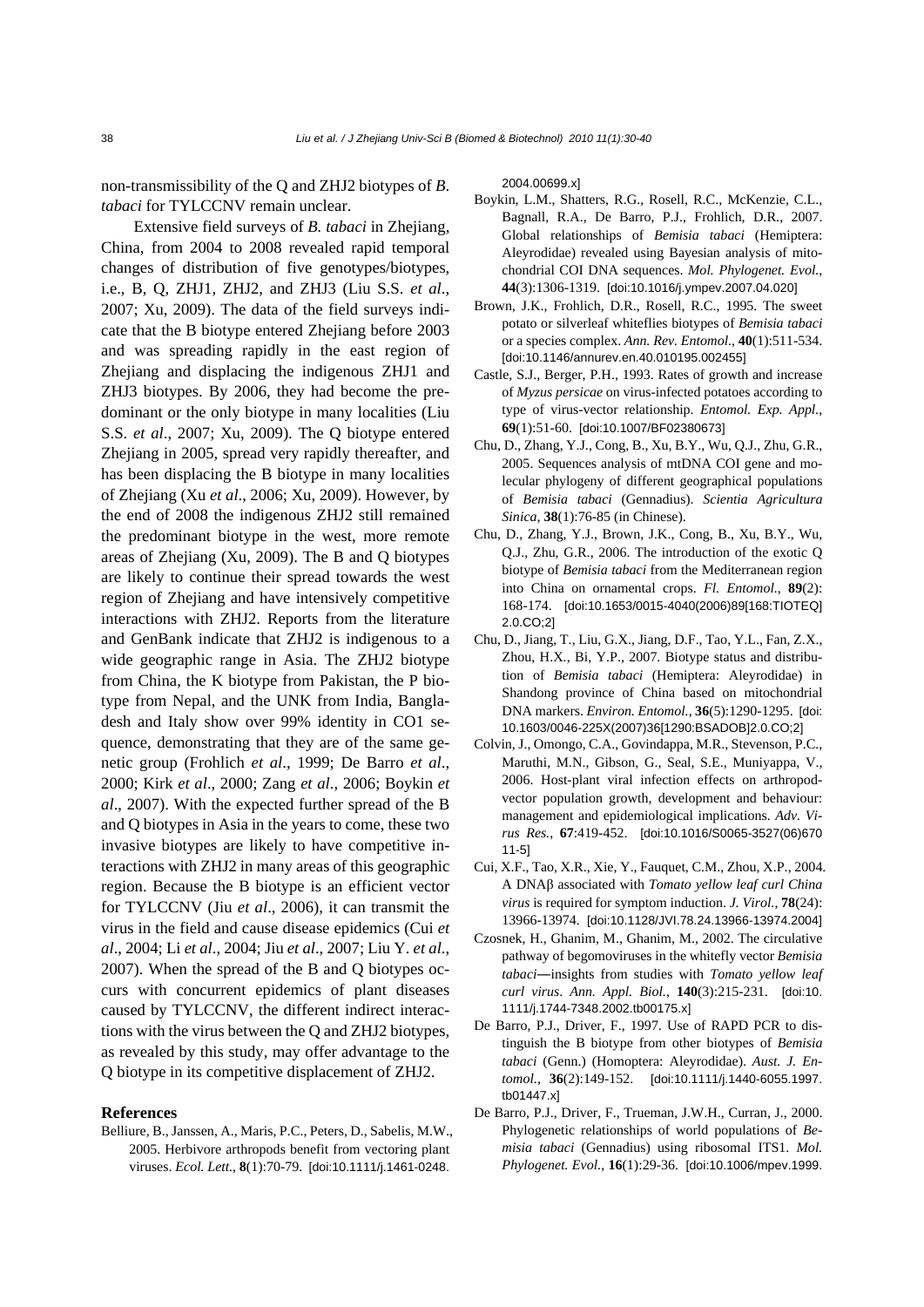0768]

- Frohlich, D.R., Torres-Jerez, I., Bedford, I.D., Markham, P.G., Brown, J.K., 1999. A phylogeographical analysis of the *Bemisia tabaci* species complex based on mitochondrial DNA markers. *Mol. Ecol.*, **8**(10):1683-1691. [doi:10. 1046/j.1365-294x.1999.00754.x]
- Hodge, S., Powell, G., 2008. Do plant viruses facilitate their aphid vectors by inducing symptoms that alter behaviour and performance? *Environ. Entomol.*, **37**(6):1573-1581. [doi:10.1603/0046-225X-37.6.1573]
- Höfer, P., Bedford, I.D., Markham, P.G., Jeske, H., Frischmuth, T., 1997. Coat protein gene replacement results in whitefly transmission of an insect nontransmissible geminivirus isolate. *Virology*, **236**(2):288-295. [doi:10.1006/ viro.1997.8751]
- Hogenhout, S.A., Ammar, E.D., Whitfield, A.E., Redinbaugh, M.G., 2008. Insect vector interactions with persistently transmitted viruses. *Ann. Rev. Phytopathol.*, **46**(1):327- 359. [doi:10.1146/annurev.phyto.022508.092135]
- Höhnle, M., Höfer, P., Bedford, I.D., Briddon, R.W., Markham, P.G., Frischmuth, T., 2001. Exchange of three amino acids in the coat protein results in efficient whitefly transmission of a nontransmissible *Abutilon mosaic virus*  isolate. *Virology*, **290**(1):164-171. [doi:10.1006/viro.2001. 1140]
- Horowitz, A.R., Denholm, I., Gorman, K., Cenis, J.L., Kontsedalov, S., Ishaaya, I., 2003. Biotype Q of *Bemisia tabaci* identified in Israel. *Phytoparasitica*, **31**(1):94-98. [doi:10.1007/BF02979772]
- Jiu, M., Zhou, X.P., Liu, S.S., 2006. Acquisition and transmission of two begomoviruses by the B and a non-B biotype of *Bemisia tabaci* from Zhejiang, China. *J. Phytopathol.*, **154**(10):587-591. [doi:10.1111/j.1439-0434. 2006.01151.x]
- Jiu, M., Zhou, X.P., Tong, L., Xu, J., Yang, X., Wan, F.H., Liu, S.S., 2007. Vector-virus mutualism accelerates population increase of an invasive whitefly. *PLoS ONE*, **2**(1):e182. [doi:10.1371/journal.pone.0000182]
- Kirk, A.A., Lacey, L.A., Brown, J.K., Ciomperlik, M.A., Goolsby, J.A., Vacek, D.C., Wendel, L.E., Napompeth, B., 2000. Variation within the *Bemisia tabaci* s.l. species complex (Hemiptera: Aleyrodidae) and its natural enemies leading to successful biological control of *Bemisia* biotype B in the USA. *Bull. Entomol. Res.*, **90**(4): 317-327. [doi:10.1017/S0007485300000444]
- Li, Z.H., Zhou, X.P., Zhang, X., Xie, Y., 2004. Molecular characterization of tomato-infecting begomoviruses in Yunnan, China. *Arch. Virol.*, **149**(9):1721-1732. [doi:10. 1007/s00705-004-0334-7]
- Li, Z.X., Hu, D.X., 2005. Rapid identification of B biotype of *Bemisia tabaci* (Homoptera: Aleyrodidae) based on analysis of internally transcribed spacer 1 sequence. *Insect Sci.*, **12**(6):421-427. [doi:10.1111/j.1744-7917.2005. 00053.x]
- Liu, S.S., De Barro, P.J., Xu, J., Luan, J.B., Zang, L.S., Ruan, Y.M., Wan, F.H., 2007. Asymmetric mating interactions drive widespread invasion and displacement in a whitefly.

*Science*, **318**(5857):1769-1772. [doi:10.1126/science. 1149887]

- Liu, Y., Xie, Y., Liao, B.L., Mugiira, R.B., Zhou, X.P., 2007. Occurrence and distribution of geminiviruses in tobacco in Yunnan Province of China. *Acta Phytopathologica Sinica*, **37**(6):566-571.
- Luan, J.B., 2008. Behavioural Mechanisms Underlying the Displacement of Indigenous Biotypes by the Invasive B Biotype of *Bemisia tabaci*. PhD Thesis, Zhejiang University, Hangzhou, China, p.44-48 (in Chinese).
- Luo, C., Yao, Y., Wang, R.J., Yan, F.M., Hu, D.X., Zhang, Z.L., 2002. The use of mitochondrial cytochrome oxidase I (mtCOI) gene sequences for the identification of biotypes of *Bemisia tabaci* (Gennadius) in China. *Acta Entomologica Sinica*, **45**(6):759-763 (in Chinese).
- Martinez-Carrillo, J.L., Brown, J.K., 2007. First report of the Q biotype of *Bemisia tabaci* in southern Sonora, Mexico. *Phytoparasitica*, **35**(3):282-284. [doi:10.1007/BF0298 1162]
- Mckenzie, C.L., Hodges, G., Osborne, L.S., Byrne, F.J., Shatters, R.G.Jr., 2009. Distribution of *Bemisia tabaci* (Hemiptera: Aleyrodidae) biotypes in Florida―investigating the Q invasion. *J. Econ. Entomol.*, **102**(2):670-676. [doi:10.1603/ 029.102.0227]
- Morin, S., Ghanim, M., Zeidan, M., Czosnek, H., Verbeek, M., van den Heuvelt, J., 1999. A GroEL homologue from endosymbiotic bacteria of the whitefly *Bemisia tabaci* is implicated in the circulative transmission of tomato yellow leaf curl virus. *Virology*, **256**(1):75-84. [doi:10.1006/ viro.1999.9631]
- Morin, S., Ghanim, M., Sobol, I., Czosnek, H., 2000. The GroEL protein of the whitefly *Bemisia tabaci* interacts with the coat protein of transmissible and nontransmissible begomoviruses in the yeast two-hybrid system. *Virology*, **276**(2):404-416. [doi:10.1006/viro.2000.0549]
- Perring, T.M., 2001. The *Bemisia tabaci* species complex. *Crop Prot.*, **20**(9):725-737. [doi:10.1016/S0261-2194(01) 00109-0]
- Perring, T.M., Cooper, A.D., Rodriguez, R.J., Farrar, C.A., Bellows, T.S., 1993. Identification of a whitefly species by genomic and behavioural studies. *Science*, **259**(5091): 74-77. [doi:10.1126/science.8418497]
- Qian, Y.J., Zhou, Z.P., 2005. Pathogenicity and stability of a truncated DNAβ associated with *Tomato yellow leaf curl China virus*. *Virus Res.*, **109**(2):159-163. [doi:10.1016/j. virusres.2004.11.017]
- Qiu, B.L., Ren, S.X., Wen, S.Y., Mandour, N.S., 2003. Biotype identification of the populations of *Bemisia tabaci* (Homoptera: Aleyrodidae) in China using RAPD-PCR*. Acta Entomol. Sin.*, **46**(5):605-608.
- Rostás, M., Simon, M., Hilker, M., 2003. Ecological cross-effects of induced plant responses towards herbivores and phytopathogenic fungi. *Basic Appl. Ecol.*, **4**(1): 43-62. [doi:10.1078/1439-1791-00132]
- Seal, S.E., van den Bosch, F., Jeger, M.J., 2006. Factors influencing begomovirus evolution and their increasing global significance: implications for sustainable control.